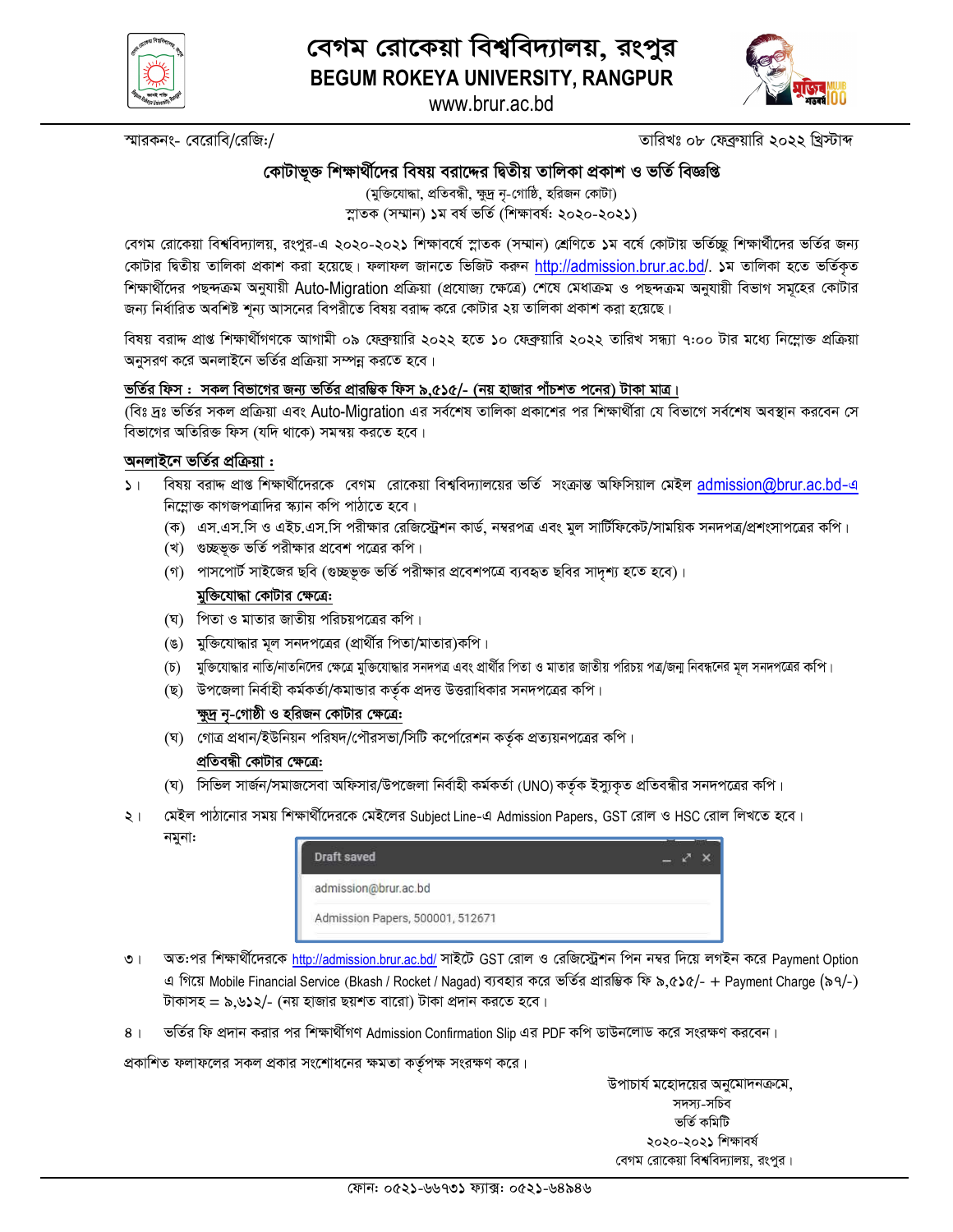



# মুক্তিযোদ্ধা (FFQ এবং FFG) কোটা (ইউনিট - A)

| <b>Subject Allocation (2nd List)</b> |                 |      |                         |            |                  |  |  |  |  |  |
|--------------------------------------|-----------------|------|-------------------------|------------|------------------|--|--|--|--|--|
| <b>SL</b>                            | <b>GST Roll</b> | Unit | Name                    | Quota      | Selected Subject |  |  |  |  |  |
|                                      | 105754          | Α    | LABIBA SULTANA NABA     | <b>FFQ</b> | <b>PHY</b>       |  |  |  |  |  |
| ∩                                    | 137156          | Α    | <b>MD. MASUD RANA</b>   | <b>FFQ</b> | PHY              |  |  |  |  |  |
| 3                                    | 228566          | Α    | NAHEDA AKTER NEPA       | <b>FFQ</b> | <b>CHE</b>       |  |  |  |  |  |
| 4                                    | 127378          | Α    | MD. RAKIN AZMAEEN       | <b>FFG</b> | F&B              |  |  |  |  |  |
| 5                                    | 125174          | Α    | <b>MUSTAFA SHAHRIAR</b> | <b>FFG</b> | <b>MIS</b>       |  |  |  |  |  |

#### List of Migrated subject for admitted students

| <b>SL</b> | <b>GST Roll</b> | Unit | Name                 | Quota | <b>Admitted Subject</b> | <b>Migrated Subject</b> |
|-----------|-----------------|------|----------------------|-------|-------------------------|-------------------------|
|           | 169330          |      | TABASSUM ZANNAT MOON | FFQ   | EEE                     | <b>CSE</b>              |
|           | 208830          |      | ANIKA PAYEL AYSHI    | FFQ   | <b>PHY</b>              | <b>CHE</b>              |
|           | 165045          |      | UMMEA TAPOSHE RABEYA | FFQ   | <b>PHY</b>              | EEE                     |

### মুক্তিযোদ্ধা (FFQ এবং FFG) কোটা (ইউনিট - B)

#### Subject Allocation (2nd List)

| $\sim$<br>∟ت | GST<br>Roll<br>_ | Unit | Name                            | Quota | Selected Subject |
|--------------|------------------|------|---------------------------------|-------|------------------|
|              | 318951           | -    | HOSSAIN.<br><b>SHARIF</b><br>MD | FFG   | GDS              |

#### List of Migrated subject for admitted students

| $\sim$<br>SL | <b>GST</b><br>Roll | Unit | Name                    | Quota | <b>Admitted Subject</b> | <b>Migrated Subject</b> |
|--------------|--------------------|------|-------------------------|-------|-------------------------|-------------------------|
|              | 318483             | В    | <b>ISMU AKTHER EIRA</b> | FFQ   | <b>PAD</b>              | POL                     |
| ▃            | 320057             | В    | <b>SOMA AKTER</b>       | FFQ   | GDS                     | PAD                     |

### মুক্তিযোদ্ধা (FFQ এবং FFG) কোটা (ইউনিট - C)

#### Subject Allocation (2nd List)

| <b>SL</b> | <b>GST Roll</b> | Unit | Name                 | Quota      | <b>Selected Subject</b> |
|-----------|-----------------|------|----------------------|------------|-------------------------|
|           | 506571          |      | <b>FARJANA AKTER</b> | <b>FFG</b> | <b>SOC</b>              |
|           | 526804          |      | KAZI NAIMUL ISLAM    | <b>FFG</b> | GES                     |
|           | 530022          |      | SAJIB CHANDRA SARKAR | <b>FFG</b> | GDS                     |

### List of Migrated subject for admitted students

| <b>SL</b> | <b>GST Roll</b> | Unit | Name                     | Quota      | <b>Admitted Subject</b> | <b>Migrated Subject</b> |  |
|-----------|-----------------|------|--------------------------|------------|-------------------------|-------------------------|--|
|           | 501014          | С    | <b>MD ALAMIN</b>         | <b>FFG</b> | <b>MIS</b>              | <b>MGT</b>              |  |
|           | 531333          | С    | <b>MD.SAKIB SHIKDER</b>  | <b>FFG</b> | <b>GDS</b>              | <b>MKT</b>              |  |
|           | 504743          | С    | MD. RAKIB KHAN           | <b>FFG</b> | POL                     | <b>MIS</b>              |  |
|           | 524111          | С    | JANNATUL FERDUS TALUKDER | FFG.       | <b>SOC</b>              | <b>POL</b>              |  |
|           | 530786          | C    | ABU RAYHAN               | <b>FFG</b> | GES                     | PAD                     |  |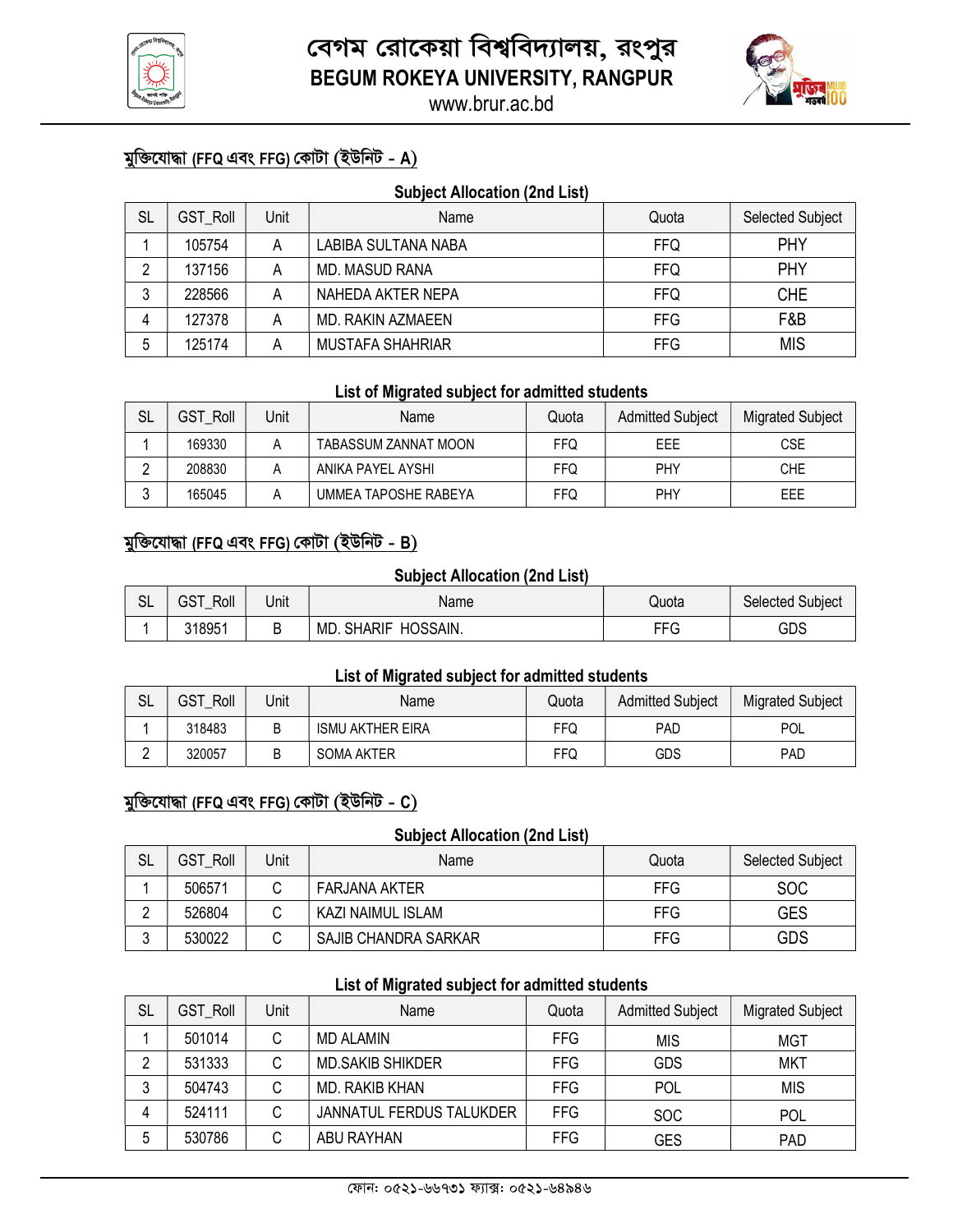



## <u>হরিজন (HQ) কোটা (ইউনিট - A)</u>

#### **Subject Allocation (2nd List)**

| SL     | GST<br>Roll | Unit | Name                    | Quota | <b>Selected Subject</b> |
|--------|-------------|------|-------------------------|-------|-------------------------|
|        | 134721      |      | KONA RANI SHARMA        | HQ    | <b>MAT</b>              |
| ⌒<br>- | 208891      |      | <b>TANUSHREE SARKAR</b> | HQ    | PHY                     |

### প্ৰতিবন্ধি (PDQ) কোটা (ইউনিট - A)

#### **Subject Allocation (2nd List)**

| <b>SL</b> | <b>GST Roll</b> | Jnit | Name                           | Quota      | <b>Selected Subject</b> |
|-----------|-----------------|------|--------------------------------|------------|-------------------------|
|           | 199645          |      | MD. AHSAN HASAN HABIB SHOWROVE | PDQ        | MAT                     |
|           | 138518          |      | MUSTAFA KAMAL                  | <b>PDQ</b> | <b>GES</b>              |
|           | 211558          |      | <b>NAZMUS SAKIB</b>            | PDQ        | DSM                     |

#### List of Migrated subject for admitted students

| SL       | GST<br>Roll | Jnit | Name                        | Quota | <b>Admitted Subject</b> | <b>Migrated Subject</b> |
|----------|-------------|------|-----------------------------|-------|-------------------------|-------------------------|
|          | 102710      |      | RASEDUL ISLAM HRIDOY<br>MD. | PDQ   | STA                     | CHE                     |
| <u>_</u> | 165498      |      | <b>SIFAT ARA</b>            | PDQ   | DSM                     | <b>STA</b>              |

### <u>প্ৰতিবন্ধি (PDQ) কোটা (ইউনিট - C)</u>

#### **Subject Allocation (2nd List)**

| SL | GST<br>Roll | Jnit | Name                              | Quota | <b>Selected Subject</b> |
|----|-------------|------|-----------------------------------|-------|-------------------------|
|    | 530740      |      | <b>SHUBORNO KINGSHUK</b>          | PDQ   | MIS                     |
| -  | 529686      |      | MТ<br><b>JIBON NESA KHANDAKER</b> | PDQ   | <b>MKT</b>              |

# ক্ষুদ্ৰ নৃ-গোষ্ঠি (SEQ) কোটা (ইউনিট - A)

#### **Subject Allocation (2nd List)**

| SL     | <b>GST Roll</b> | Unit | Name                  | Quota      | <b>Selected Subject</b> |
|--------|-----------------|------|-----------------------|------------|-------------------------|
|        | 167349          | Α    | <b>SARMILA HAJONG</b> | <b>SEQ</b> | <b>MAT</b>              |
|        | 213968          | Α    | <b>LIMA BARMAN</b>    | <b>SEQ</b> | <b>PHY</b>              |
| ◠<br>J | 202305          | Α    | <b>DIPTA CHAKMA</b>   | <b>SEQ</b> | <b>GES</b>              |
| 4      | 230590          | А    | <b>TOMAS CHAKMA</b>   | <b>SEQ</b> | EEE                     |
| ა      | 210268          | Α    | <b>RONY SARKER</b>    | <b>SEQ</b> | EC <sub>O</sub>         |

# List of Migrated subject for admitted students

| SL | GST<br>Roll | Jnit | Name                     | Quota | <b>Admitted Subject</b> | <b>Migrated Subject</b> |
|----|-------------|------|--------------------------|-------|-------------------------|-------------------------|
|    | 207756      |      | <b>KUMARY PUSPO RANI</b> | SEQ   | STA                     | <b>CSE</b>              |
| -  | 230528      |      | <b>JENIYA CHAKMA</b>     | SEQ   | PHY                     | STA                     |